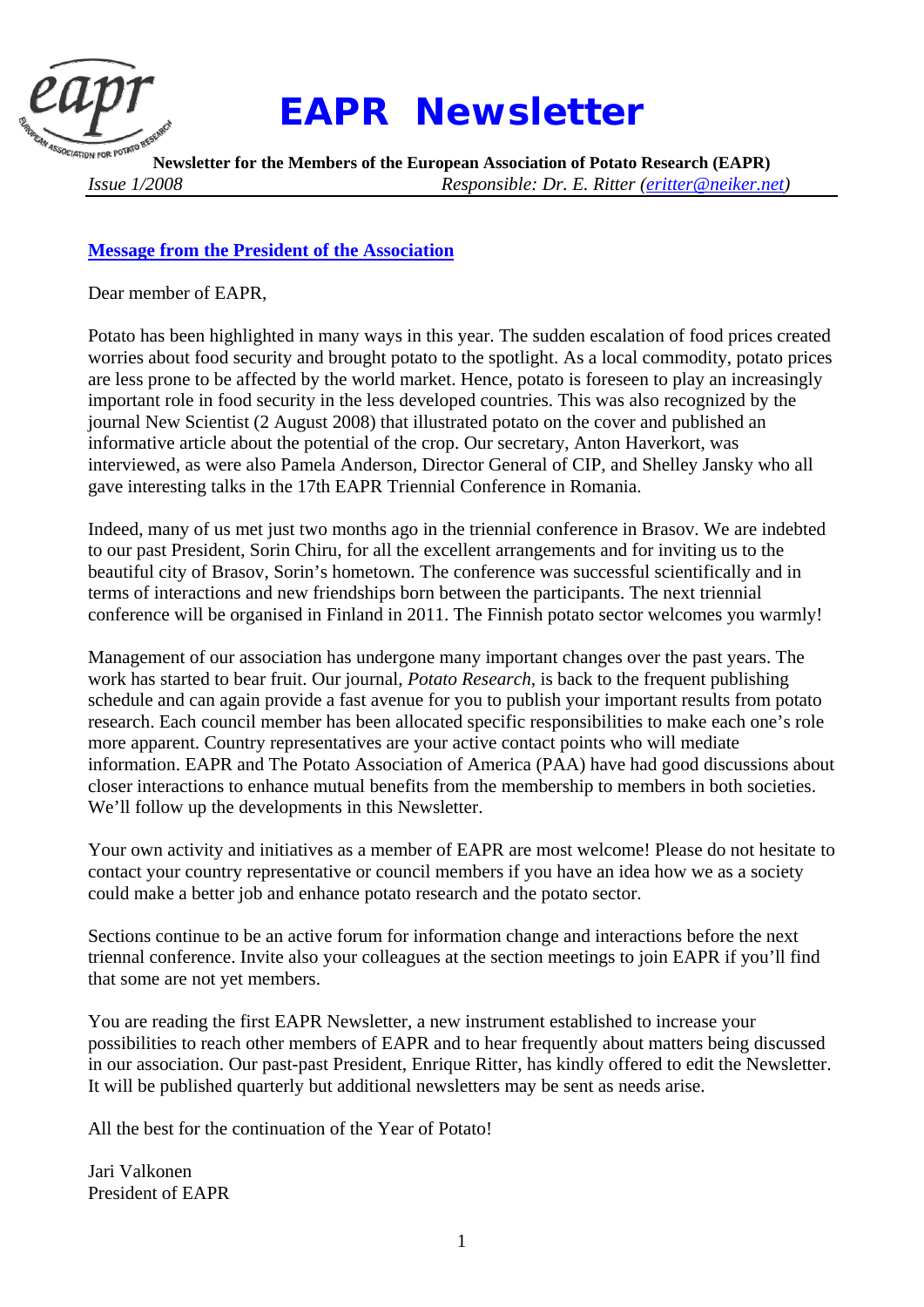# **News from the Council**

#### **Minutes of the 18th General Meeting of the EAPR Aro Palace, Brasov Romania**

- 1. Opening by President Sorin Chiru at 18:30. 74 Member/attendees were present and signed the designated distributed forms. Council members present: Anton Haverkort, Jari Valkonen, Romke Wustman, Mike Storey, Norbert Haase, Enrique Ritter, Johan Haarhuis, Paul Struik
- 2. During the previous three years the Council was notified of the passing away of EAPR Niel Theron from South Africa. The meeting observes a moment of silence.
- 3. The Secretary reads the list of decisions taken at the  $16<sup>th</sup>$  general meeting. This is agreed by the meeting.

The president reads the report of the council (*Annex 1*).This is agreed by the meeting after some discussion.

4. Report of the Editor-in-Chief . The report (which the association can be proud of) is summarized and discussed as shown below and was accepted as presented.

#### Decisions taken:

- As of 2006 (Volume 49) Springer publishes Potato Research
- Editor-in-chief: Paul C. Struik
- Co-ordinating editor on behalf of EAPR: Willemien J.M. Lommen
- Managing staff Springer: Jacco Flipsen and his team
- 35 members of editorial board, increase of geo-scope

#### Record of appearance:

- Volume 46 (2003/4) issues 1-2 published in 2005, before Bilbao
- Volume 46 (2003/4) issues 3-4 published in 2005, after Bilbao
- Volume 47 (2004/5) issues 1-2, published
- Volume 47 (2004/5) issues 3-4, published
- Volume 48 (2005) issues 1-2, published
- Volume 48 (2005) issues 3-4, published
- Volume 49 (2006), 4 issues including special issue on Bilbao papers and letters from publisher and editor
- Volume 50 (2007), including special double issue The Canon of Potato Science with 50 contributions\*
- Volume 51 (2008) issue 1, special issue on late blight and genetic modification (on the web)\*

## Planning

- Volume 51 (2008), (2), regular issue (partly in galley proof stage)
- Volume 51 (2008), (3), Brasov papers (partly received)
- Volume 51 (2008), (4), Bioexploit special (partly received)
- Volume 52 (2009, (1), regular issue
- Volume 52 (2009), (2), mini-reviews (mostly received)
- Volume 52 (2009), (3), regular issue
- Volume 52 (2009), (4), regular issue

Note: regular issues (when completed) will get priority above special issues

| Turn around time (days<br>from submission to | EiC assignment | Reviewer<br>invitation | <b>First decision</b> |
|----------------------------------------------|----------------|------------------------|-----------------------|
| 2006                                         | 1.9            | 32.6                   | 123.3                 |
| 2007                                         | 1.7            | 129.7                  | 112.5                 |
| <b>2008 YTD</b>                              | 2.5            | 25.8                   | 90.3                  |

Remark: to receive more manuscripts the Journal needs more confidence. If an author submits now the paper could be on-line within 100 days if it does not need revision. If too many papers come we could also move to 6 issues per year which, however, is not likely in near future.

Additional points raised:

The journal needs papers so the meeting is asked to send in as many as possible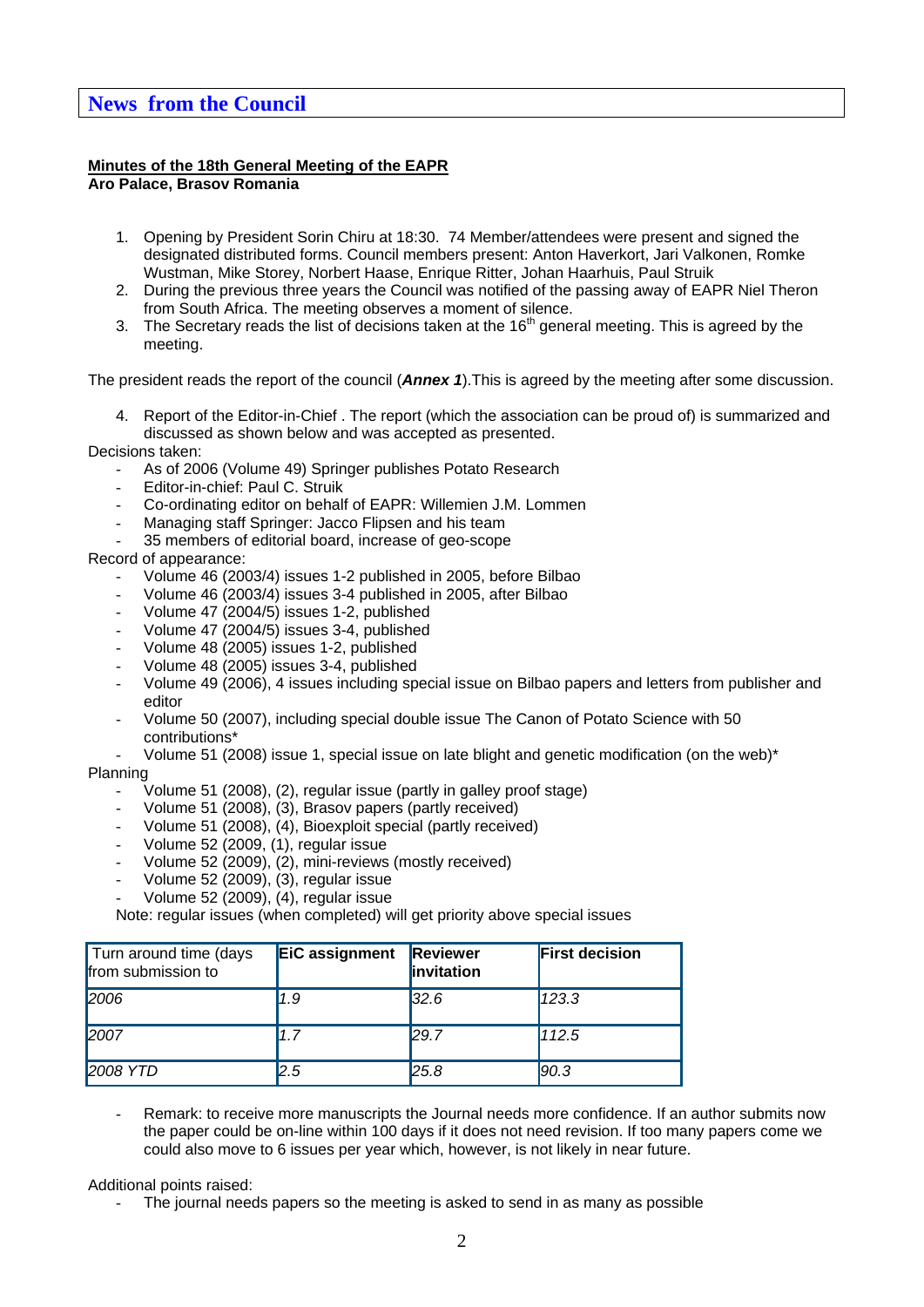- Until the present editorial board was formed, the Council was the editorial board, the Council will review its role during the next council meeting in January 2009.
- 5. Election of new Council.

The 2005-2008 council proposed the following composition of the 2008-2011 council:

| President              | Jari Valkonen                                                                  |
|------------------------|--------------------------------------------------------------------------------|
| Past President         | Sorin Chiru                                                                    |
| Vice president         | <b>Mike Storey</b>                                                             |
| Secretary              | Anton Haverkort                                                                |
| Treasurer              | Romke Wustman                                                                  |
| Councilor              | Norbert Haase (coordinator of country representatives)                         |
| Councilor              | Serge Duvauchelle (coordinator of scientific cooperation)                      |
| Councilor              | Katrin Kotkas (coordinator of section chairs)                                  |
| Councilor              | Louise Cooke (coordinator of cooperation with other societies)                 |
| <b>President Elect</b> | Jean-Pierre Goffart                                                            |
|                        | (the Council proposes Belgium to host the 18 <sup>th</sup> Triennial in (2014) |
| Non executive          | Editor-in-chief (Paul Struik)                                                  |
| Non executive          | Representative of the EAPR administrative office                               |

The new council composition is approved by acclamation.

New members introduce themselves: Serge Duvauchelle, France Katrin Kotkas : Estonia Louise Cooke, UK Jean-Pierre Goffart, Belgium (also introduces Marc Goeminne of PCA)

8. Venues of forthcoming triennial meetings

The 18<sup>th</sup> triennial will be hosted by Finland chaired by Jari Valkonen. Belgium has offered to host the 19<sup>th</sup> Triennial in 2014 meaning that Jean-Pierre Goffart will become president elect as of 2008 and president of the Association as of 2011.

- 9. The council has nominated two honorary members that will be announced at the conference dinner.
- 10. Jari Valkonen shows the 2011 convention site Oulu in Finland, the northernmost spot in Europe where potato is grown.
- 11. The President thanks the members present and closes the meeting at 20:00 hrs.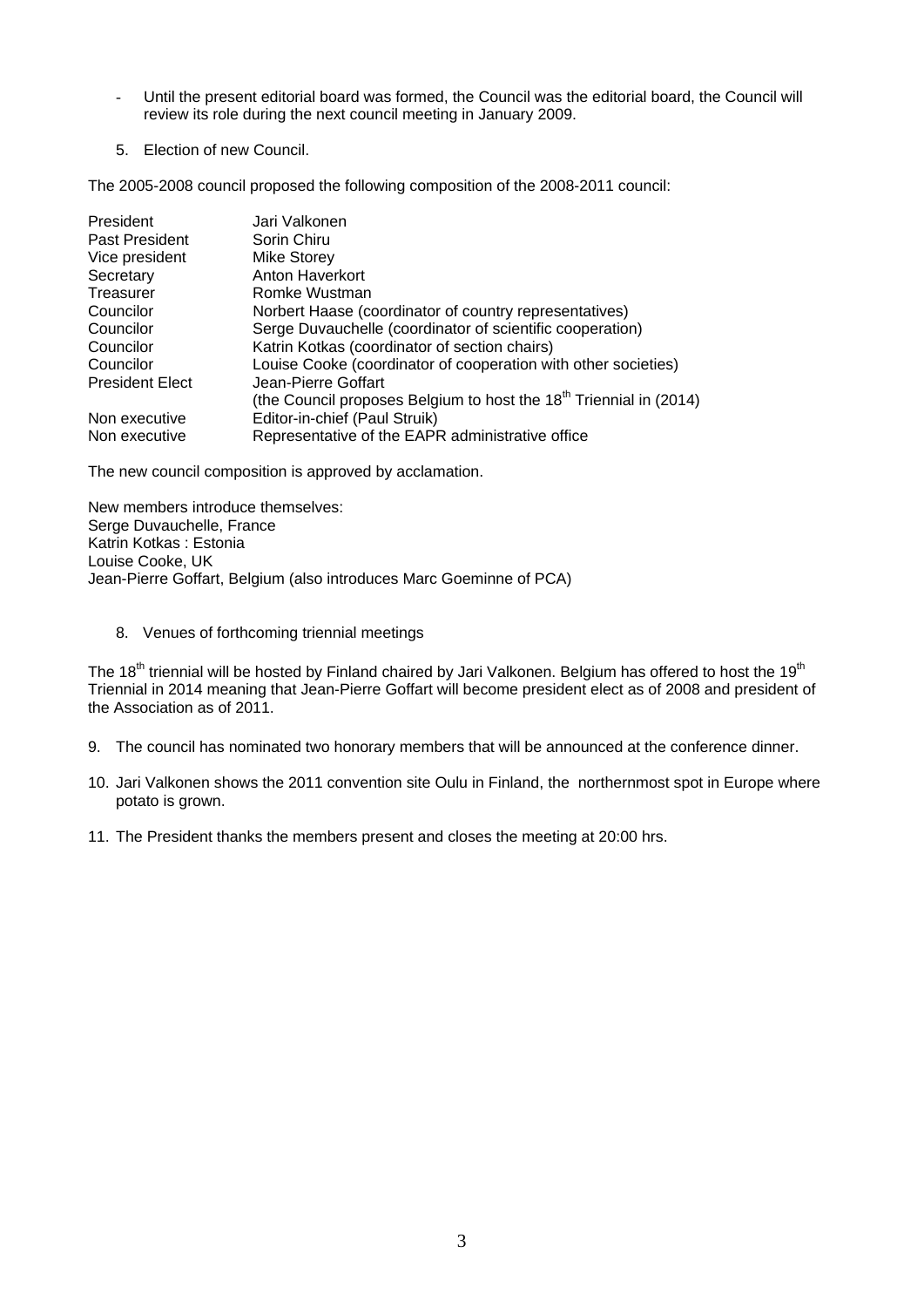#### **Draft**

#### **European Association for Potato Research**

#### **List of agreements, decisions and proposals of the 18th General Meeting of the EAPR, held at Aro Palace , on Monday July 7 2008**

1. The List of Agreements, proposals and decisions relating to the 16<sup>th</sup> Triennial General Meeting of the EAPR are approved by the General Meeting as read.

2. The Report of the Treasurer is approved as read.

3. The Report of the Editors is accepted as read.

4. The council has nominated the following councilors:

| President              | Jari Valkonen                                                                                      |
|------------------------|----------------------------------------------------------------------------------------------------|
| Past President         | Sorin Chiru                                                                                        |
| Vice president         | Mike Storey                                                                                        |
| Secretary              | Anton Haverkort                                                                                    |
| Treasurer              | Romke Wustman                                                                                      |
| Councilor              | Norbert Haase (coordinator of country representatives)                                             |
| Councilor              | Serge Duvauchelle (coordinator of scientific cooperation)                                          |
| Councilor              | Katrin Kotkas (coordinator of section chairs)                                                      |
| Councilor              | Louise Cooke (coordinator of cooperation with other societies)                                     |
| <b>President Elect</b> | Jean-Pierre Goffart (the Council proposes Belgium to host the 18 <sup>th</sup> Triennial in (2014) |
| Non executive          | Editor-in-chief (Paul Struik)                                                                      |
| Non executive          | Representative of the EAPR administrative office                                                   |

5. Jari Valkonen invites all participants of the Brasov conference to attend the next conference in Oulu, Finland by showing a power point slide show.

Signed President President Secretary<br>Jari Valkonen Anton Hav

Anton Haverkort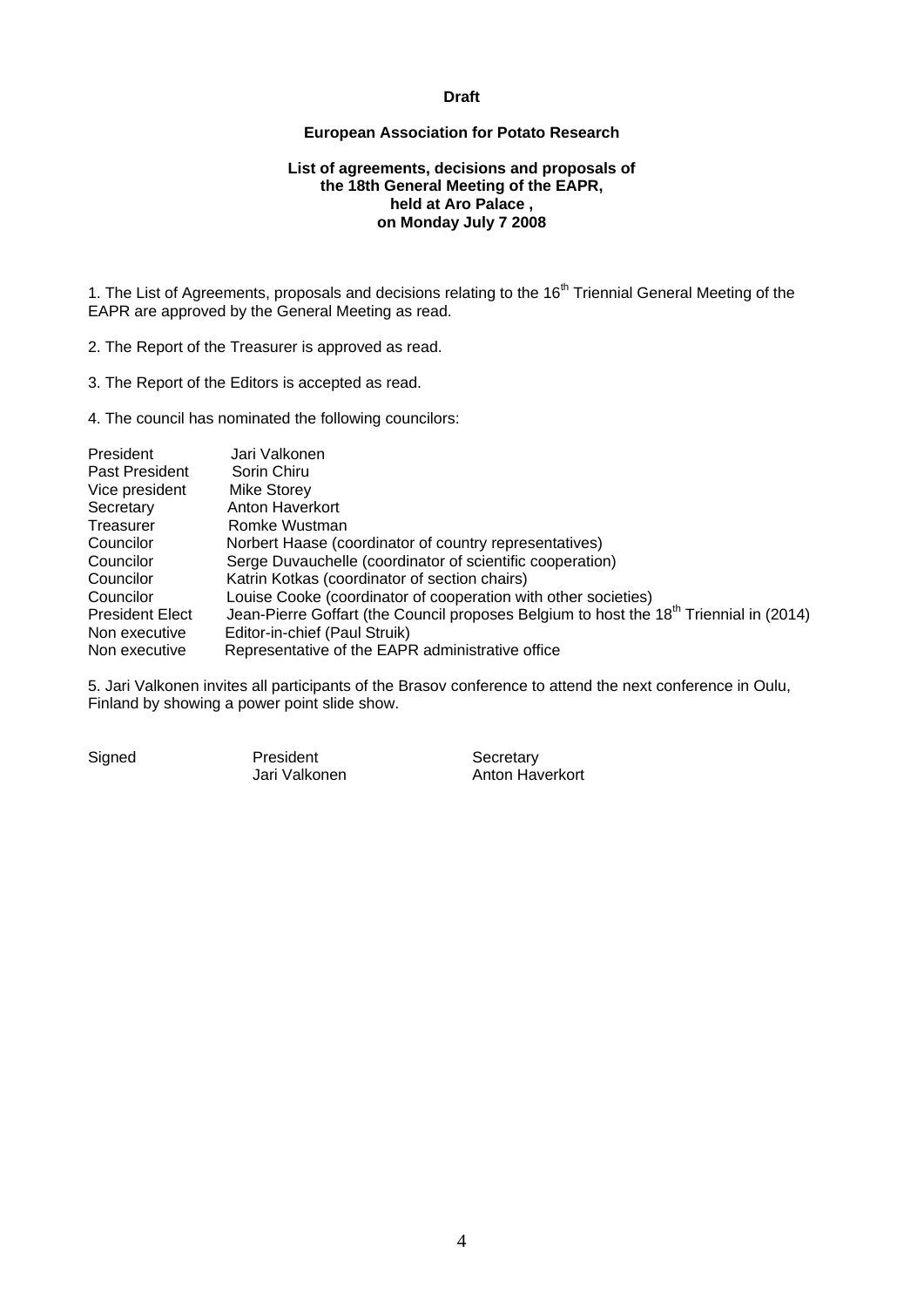## *Annex 1*

#### **Report of the Council 2005-2008**

|                       | During the last three years the council compositions was as follows: |
|-----------------------|----------------------------------------------------------------------|
| Sorin Chiru           | President                                                            |
| <b>Enrique Ritter</b> | Past president                                                       |
| <b>Mike Storey</b>    | <b>Vice President</b>                                                |
| Anton Haverkort       | Secretary                                                            |
| Romke Wustman         | Treasurer                                                            |
| Norbert Haase         | Councilor (country representatives)                                  |
| Jari Valkonen         | Councilor (section chairs)                                           |
| Didier Andrivon       | Councilor                                                            |
| Kazimira Zgorska      | Councilor                                                            |
| <b>Paul Struik</b>    | Editor-in-Chief                                                      |
| Johan Haarhuis        | non-executive, represents the secretarial office of the EAPR         |
|                       |                                                                      |

The council had three ordinary meetings in Wageningen in January 2006, 2007 and 2008. During this period the Association and a number of very serious issues: the continuity of the journal Potato Research was at great risk and the number of members declined dramatically. The following subjects were addressed and/or decisions taken:

#### **Secretarial support**

We took leave from Wampie van Schouwenburg who ran the secretarial office for some decades and was thanked for the considerable amount of work she did for the society. A contract with Europoint was renewed till the end of 2008.

As of January 1<sup>st</sup>, 2009 the International Society of Horticultural Science (ISHS) in Leuven (Belgium) will carry out the secretarial duties such as contacts with members, web-site and financial affairs. The council is grateful for the considerable amount of work Europoint did over the last six years; the decision to go to ISHS had to do with aspects of costs and continuity.

#### **Potato Research**

We ended the contract with the printing company Veenman and stopped publishing *Potato Research* ourselves as a Society. We successfully negotiated a contract with Springer Academic Publishers, who publishes *Potato Research* as of 2006. The flow of manuscripts and articles will be shown by the editor-in-chief Paul Struik

#### **Special Events**

In 2007 the EAPR celebrated its 50 years of existence. The sections Virology, Utilization and Pathology had meetings in 2007 specifically commemorating this event. Their efforts are really appreciated. *Potato Research* dedicated 2 issues of Volume 50 to the event: The canon of Potato Science.

2008 is the United Nations International Year of the potato (UN IYP). The present 17<sup>th</sup> Triennial is especially dedicated to this commemoration.

#### **Membership and Finances**

The Counclil decided to clean up the membership list, by removing ordinary or sutaining members who had not paid their dues for 2006. This resulted in about halving the membership, going down from above 500 to less then 250 members over the last six months. As many members had not unsubscribed before 2007 and many had not paid dues for years, the clean-up reflects not a real recent decline in membership but that over a period of about 5 years. Regaining new members now is a priority for all (remaining) members of the EAPR.

There now is a balance between income and expenses. Treasurer Romke Wustman will highlight this in his forthcoming presentation.

#### **Website and flyer**

The website was renewed and now is modern, informative and attractive. We also produced a flyer that can be mailed, downloaded from the website and be handed out at potato events to attract more members and subscribers to the Journal.

#### **Cooperation with the PAA**

The Potato Association of America decided to publish their journal *American Journal of Potato Research* through Springer as of 2008. Discussions about merging the two journals are now postponed until the end of the Springer-PAA contract period in four years.

Joint meetings starting as of the next triennial (Finland 2011) are being discussed but have not yielded an outcome. The council welcomes suggestions as to the desirability of such joint meetings.

#### **Preparation of the Brasov Triennial programme and general meeting**

The Council assisted the national organizing committee in Romania in setting up the programme and identifying topics and speakers. Gheorghe Olteanu – to this end – attended the 2007 and 2008 council meetings. We also decided on the proposition of two lifelong honorary members of the EAPR. Finally we prepared the proposition of the new council and future venues.

#### **Country representatives**

The Council updated and expanded the list of Country Representatives. EAPR has now a local contact in many countries. This makes it easier to come in touch with individual members and to promote EAPR activities. The Council is still busy to extend the number of CR's.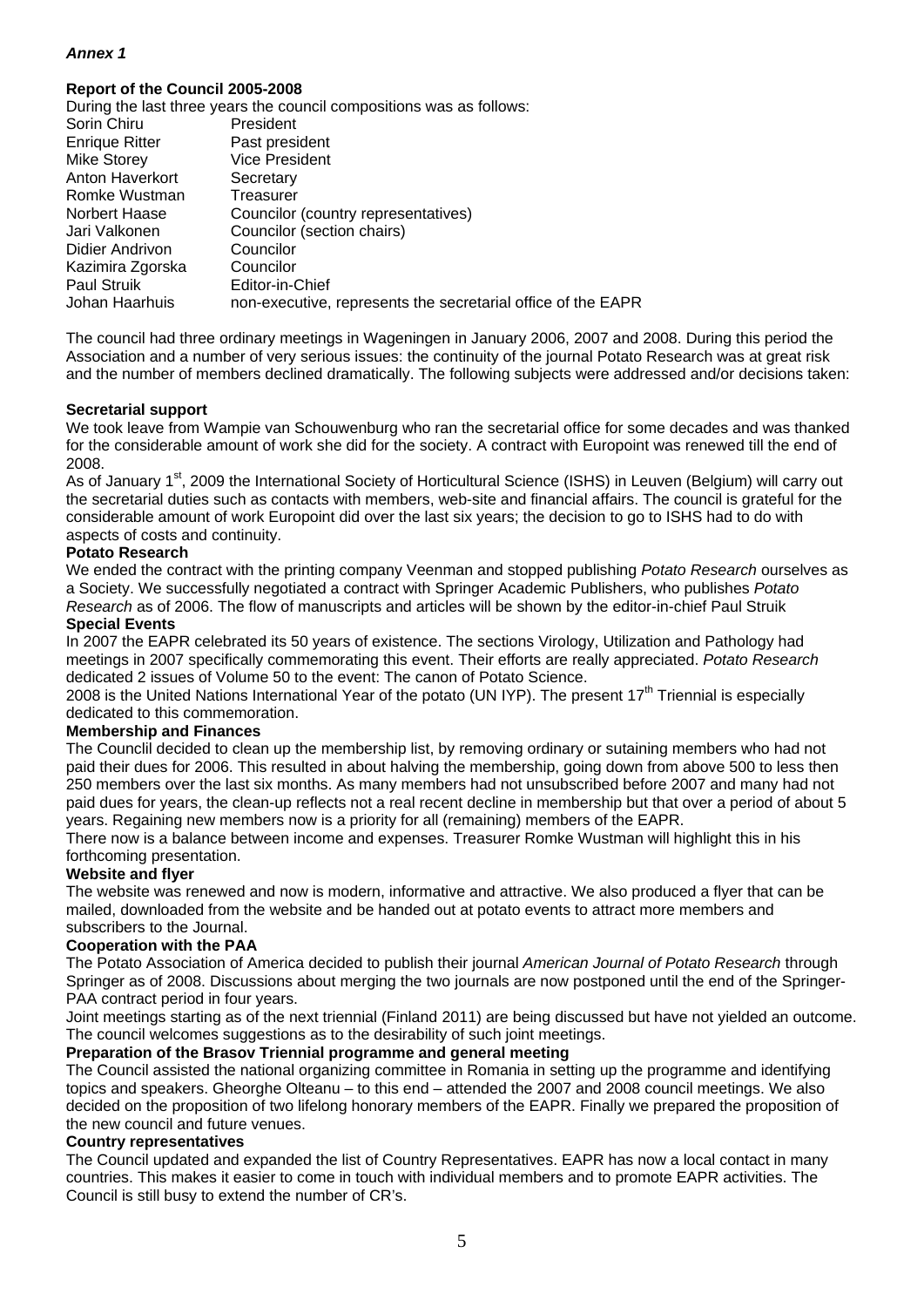#### Membership summer 2008

The council decided to review our membership list after lengthy discussion. The matter was also discussed in the General Meeting during our  $17<sup>th</sup>$  Triennial Conference in Brasov. The main reason for the review was the increasing amount of outstanding membership fees. The table shows the present number of members specified per country and continent.

EAPR is a truly international association as we have ordinary members in 34 countries: our 249 members reside in each continent. Europe boast the highest number of members (87.1 %), North America is second best with 8.4 %. Besides we have 15 sustaining members in Europe.

Our country representatives and section chairpersons are actively involved in promoting EAPR with the aim to acquire more members. A task which should be taken up by each of us being members of the European Association for Potato Research. The membership application document is available on our website www.eapr.net / membership.

| <b>Country</b>                | <b>Continent</b> | Member(s)<br>per country | <b>Continent</b> | Member(s) per<br>continent | [%]              |
|-------------------------------|------------------|--------------------------|------------------|----------------------------|------------------|
| <b>MOROCCO</b>                | Africa           | 1                        |                  |                            |                  |
|                               |                  |                          |                  |                            |                  |
| <b>SOUTH AFRICA</b>           | Africa           | 1                        |                  |                            |                  |
| <b>SUDAN</b>                  | Africa           | $\mathbf{1}$             | Africa           | 3                          | 1,2              |
| <b>ISRAEL</b>                 | Asia             | 3                        |                  |                            |                  |
| <b>JAPAN</b>                  | Asia             | 1                        | Asia             | 4                          | 1,6              |
| <b>AUSTRALIA</b>              | Australia        | $\overline{2}$           |                  |                            |                  |
| <b>NEW ZEALAND</b>            | Australia        | 1                        | Australia        | 3                          | 1,2              |
| <b>AUSTRIA</b>                | Europe           | 3                        |                  |                            |                  |
| <b>BELGIUM</b>                | Europe           | $\overline{3}$           |                  |                            |                  |
| <b>BOSNIA AND HERZEGOVINA</b> | Europe           | $\overline{1}$           |                  |                            |                  |
| <b>CZECH REPUBLIC</b>         | Europe           | 5                        |                  |                            |                  |
| <b>DENMARK</b>                | Europe           | 12                       |                  |                            |                  |
| <b>ESTONIA</b>                | Europe           | $\overline{4}$           |                  |                            |                  |
| <b>FINLAND</b>                | Europe           | $\overline{10}$          |                  |                            |                  |
| <b>FRANCE</b>                 | Europe           | $\overline{21}$          |                  |                            |                  |
| <b>GERMANY</b>                | Europe           | 36                       |                  |                            |                  |
| <b>HUNGARY</b>                | Europe           | $\overline{5}$           |                  |                            |                  |
| <b>ITALY</b>                  | Europe           | $\overline{6}$           |                  |                            |                  |
| LATVIA                        | Europe           | $\overline{1}$           |                  |                            |                  |
| <b>NEDERLAND</b>              | Europe           | $\overline{30}$          |                  |                            |                  |
| <b>NORWAY</b>                 | Europe           | 11                       |                  |                            |                  |
| <b>POLAND</b>                 | Europe           | 8                        |                  |                            |                  |
| <b>ROMANIA</b>                | Europe           | $\overline{2}$           |                  |                            |                  |
| <b>RUSSIAN FEDERATION</b>     | Europe           | $\overline{2}$           |                  |                            |                  |
| <b>SLOVAKIA</b>               | Europe           | 1                        |                  |                            |                  |
| <b>SLOVENIA</b>               | Europe           | $\overline{2}$           |                  |                            |                  |
| <b>SPAIN</b>                  | Europe           | $\overline{7}$           |                  |                            |                  |
| <b>SWEDEN</b>                 | Europe           | $\overline{5}$           |                  |                            |                  |
| <b>SWITZERLAND</b>            | Europe           | $\overline{9}$           |                  |                            |                  |
| <b>TURKEY</b>                 | Europe           | $\overline{1}$           |                  |                            |                  |
| <b>UNITED KINGDOM</b>         | Europe           | $\overline{32}$          | Europe           | $\overline{217}$           | 87,1             |
| <b>BRAZIL</b>                 | Latin America    | $\overline{1}$           | Latin America    | 1                          | $\overline{0,4}$ |
| <b>CANADA</b>                 | North America    | $\overline{2}$           |                  |                            |                  |
| <b>USA</b>                    | North America    | 19                       | North America    | 21                         | 8,4              |
|                               |                  |                          |                  |                            |                  |
| Total C: 34                   | <b>Total M:</b>  | 249                      |                  |                            |                  |

## Romke Wustman, Treasurer of EAPR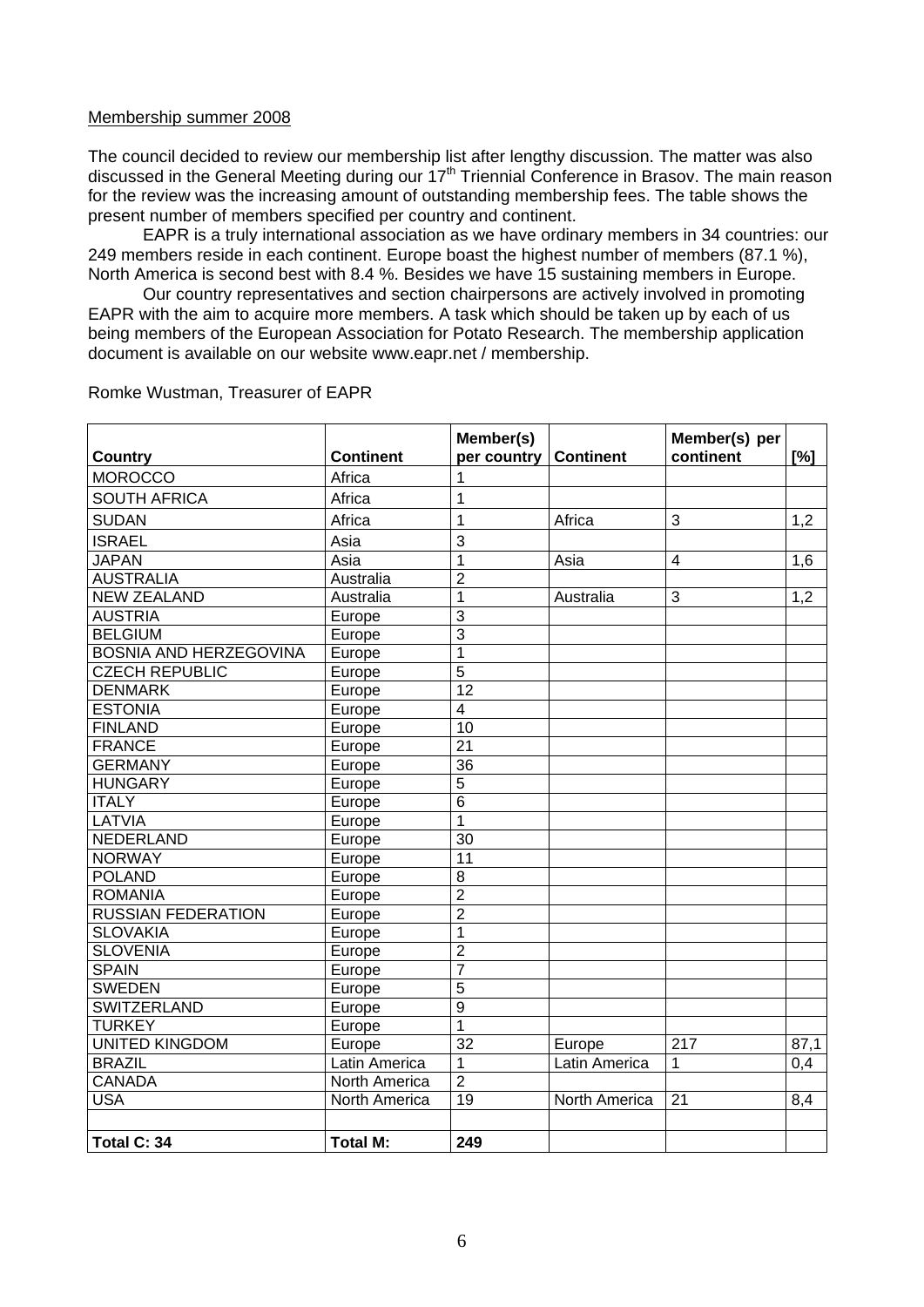## **The 17th Triennial Conference of the European Association for Potato Research**

On July 6 to July 10, 2008 in Brasov took place the 17th Triennial Conference of the European Association for Potato Research (EAPR) with the general theme "Potato in a Changing World".

The Conference has been organized under the aegis of the International Potato Year, declared by the ONU and EAPR and the National Institute of Research and Development for Potato and Sugar Beet, Brasov, with the accordance of the Agricultural Ministry and Rural Development, Ministry of Education and Research, the Agricultural and Forestry Science Academy "Gheorghe Ionescu Sisesti" and with support through the MAKIS project, implemented by the Agricultural Ministry and Rural Development. Representatives from national and local authorities' have been present to plenary sessions.

The Conference had 325 participants including specialists, researchers and farmers from 42 countries from all continents. They presented 15 plenary lectures, 72 oral presentations in sections of the programme and 145 posters. Among the participants there were also the Director General of the CIP (International Potato Center) from Lima, Peru, and the Peruvian Ambassador at Bucharest, his excellency Elard Escala, who represented one of the centers of origin of the potato.

Besides the scientific sessions, there were 4 working sessions on different subjects, 3 scientific excursions and business meetings. They all took place at the ARO-Palace and Transylvania University Aula.

The main subjects of the Conference were focused on actual themes of great interest at European and global level such as re-establishment of potato in the category of indispensable foods for its health-beneficial substances, the achievements on genetics and breeding of potato, seed potato production, organic potato production systems, disease and pest control, management of the potato crop under the changing climatic conditions, and new processing technologies required in the more sophisticated European and American markets. It was brought to attention that the potato crop has great opportunities for development and expansion in the context of solving the global food crisis context, which offers also new possibilities for the scientific community in terms of regional and global collaboration.

From the scientific point of view the Conference was a success thanks to the quality of plenary sessions. oral presentations and posters, and also from the informational point of view through the discussions on work-shops, demo-fields and the visited farmers. One of the most important issues was the identification of possibilities for collaborations and common research projects within European Union and elsewhere.

The appreciations regarding the Conference organization as well as the Romanian activity via the EAPR presidency (2005-2008) hold by dr. Sorin Chiru were positive and unanimous, and they were concretized by distinction of Mr. Gheorghe Olteanu, researcher at NIRDPSB Brasov, as an Honorary Member of EAPR.

Sorin Chiru Past President EAPR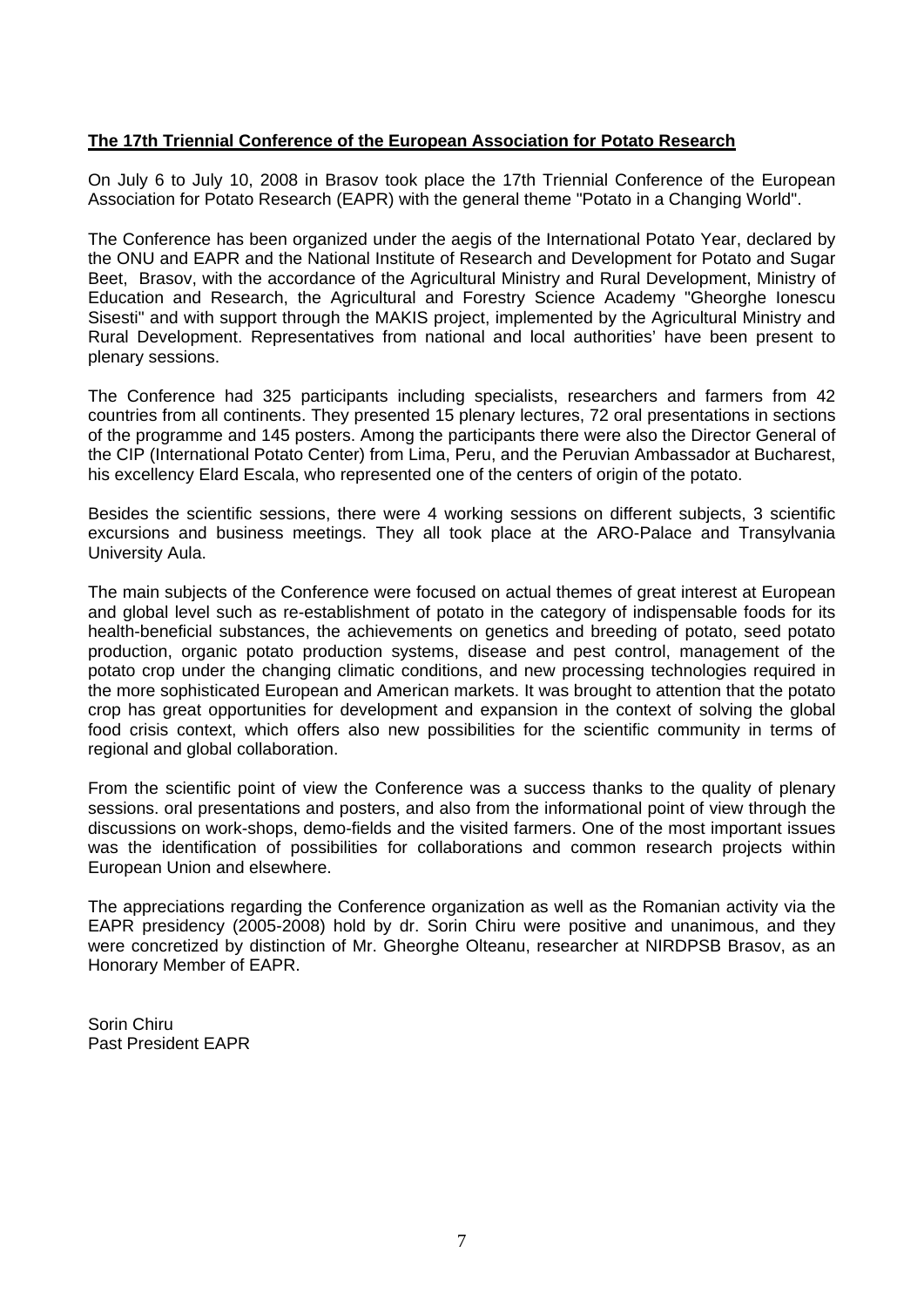

# **News from the Editor of** *Potato Research*

As most of you have noticed, the EAPR's scientific journal *Potato Research* is making good progress in catching up with the large delays from the past.

The following achievements were realized during the period 2005-2008:

\* Invitation of 35 processing editors from all over the world.

\* Setting up the electronic manuscript handling system, making decisions on style and format of the journal, and realizing new instructions for authors.

\* Production of all the three outstanding volumes (volumes 46-48) that were left to be produced under the old regime.

\* Putting all the back volumes on the internet.

\* Production of two complete volumes (volumes 49 and 50) by Springer, including a double issue containing the Canon of Potato Science.

\* The production of the first issue of volume 51 (2008) in June / July 2008 (a special issue on late blight and genetic modification).

Meanwhile (end of August 2008) the second issue of volume 51 (containing regular original papers and the report of a virology section meeting) is almost finished and the special double issue containing the plenary papers of the Brasov conference is in preparation. We expect it to be published before the end of 2008, which will bring us back on schedule. The preparations of the first issue of volume 52 (2009) are also well under way.

The Brasov conference was a perfect opportunity for the editors of the journal to meet. The journal manager of Springer came over to Romania to chair the meeting. The issues raised during this meeting have meanwhile been discussed and implemented (for example a written guide for processing editors on how to use the manuscript submission system).

For the near future we plan to make the turn around time shorter, to become listed in ISI and to elicit more original papers and reviews from all over the world and of high quality.

Your support in submitting excellent papers to our journal is highly appreciated.

Paul C. Struik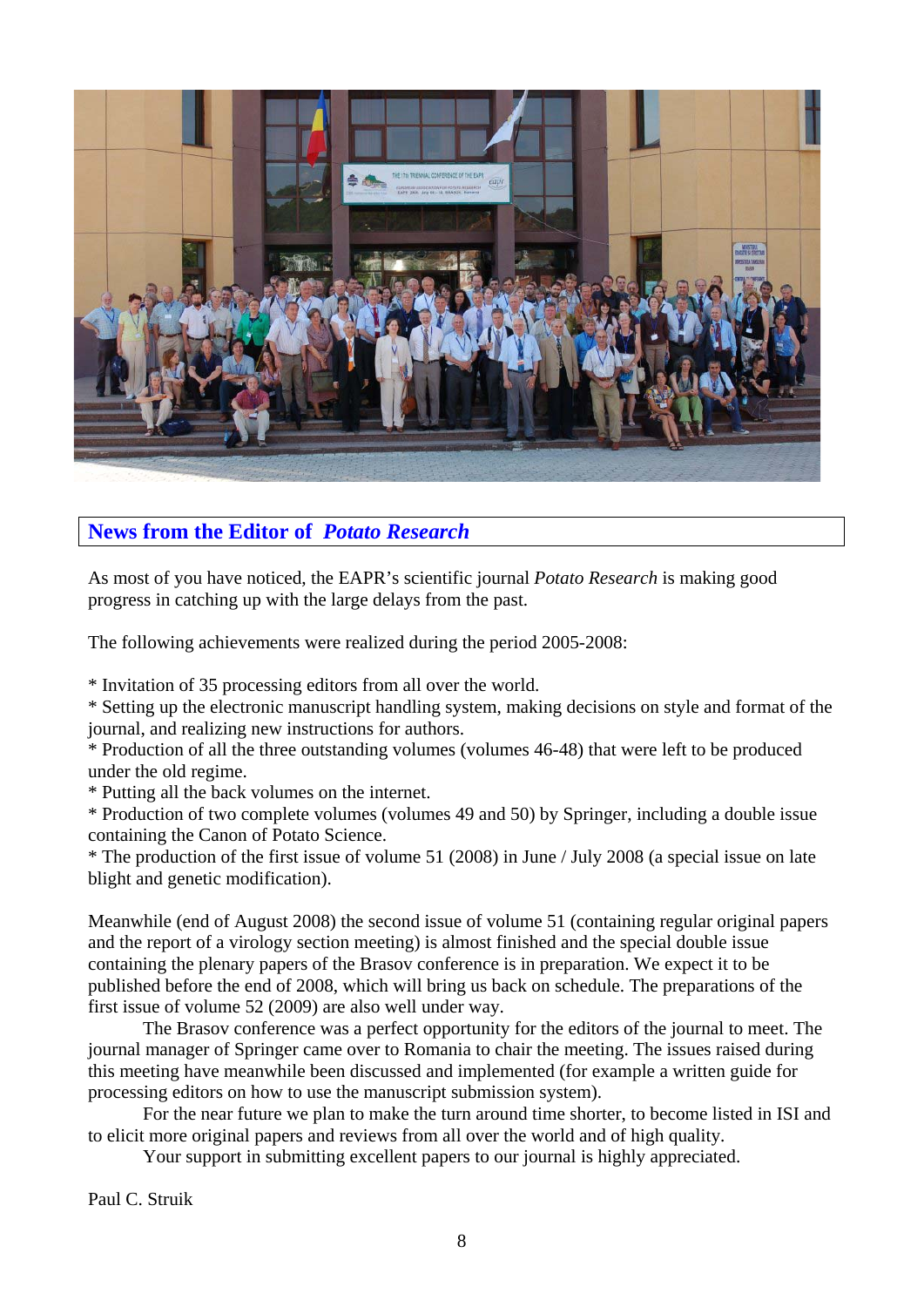## **News from the Section Chairmen**

*Contributions from Section Chairmen will be presented in the following issues.* 

# **News from the Country representatives**

## Information from the Country Representative of Spain:

The production of potato in Spain takes place almost throughout the whole year due to climatic diversity of the different areas of cultivation from Canary Islands, Andalucia to Galicia or The Basque Country. Therefore, I will refer only to the northern area where potatoes are grown from April-May to September-October.

The season of potato production in Northern Spain is very unusual due to heavy and continuous rains occurred during six weeks at planting time. Some plots were planted and potatoes were born. Others were flooded before emerge and others could not be planted until the end of the rains in the second week of June. This delayed cultivation season and it was possible to see many fields in bloom late August.

The weather also affected the dynamics of aphids during the summer. This year was detected the lower aphids level in the past 20 years. The surveys conducted so far indicate that the level of virus in the seed potato crop remains very low. Moreover, after several years in which late blight was virtually non-existent, this year our farmers have had to multiply its applications of fungicide to keep it under control.

Until the end of the year, it is not possible to make a definitive assessment of the impact this campaign will have on crop yield and potato quality.

Raquel Marquinez Plant Health Laboratory E+C Unit Neiker-Tecnalia

# **News from the Association Members**

Information on the EU Concerted Action 'EuroCrop'

A presentation on EU concerted action 'EuroCrop' at the International Year of the Potato conference at SCRI called 'Improving International Potato Production' is available at: http://www.scri.ac.uk/scri/files/IIPP%20presentations/MikeStorey.pdf for the EuroCrop presentation and at http://www.scri.ac.uk/events/pastevents/iipp2008 for the conference.

The presentation covers the potato issues for future research and the link that can be used for the newsletter is that **members of the EAPR council were very closely involved in the potato sector report.** It shows also how as an association we are seeking to influence the European research agenda.

The EuroCrop project as a whole is nearly completed and there is an EuroCrop document for public consultation available on their project website. See http://www.eurocrop.cetiom.fr/ and a dissemination conference in Brussells on 17<sup>th</sup> October

Mike Storey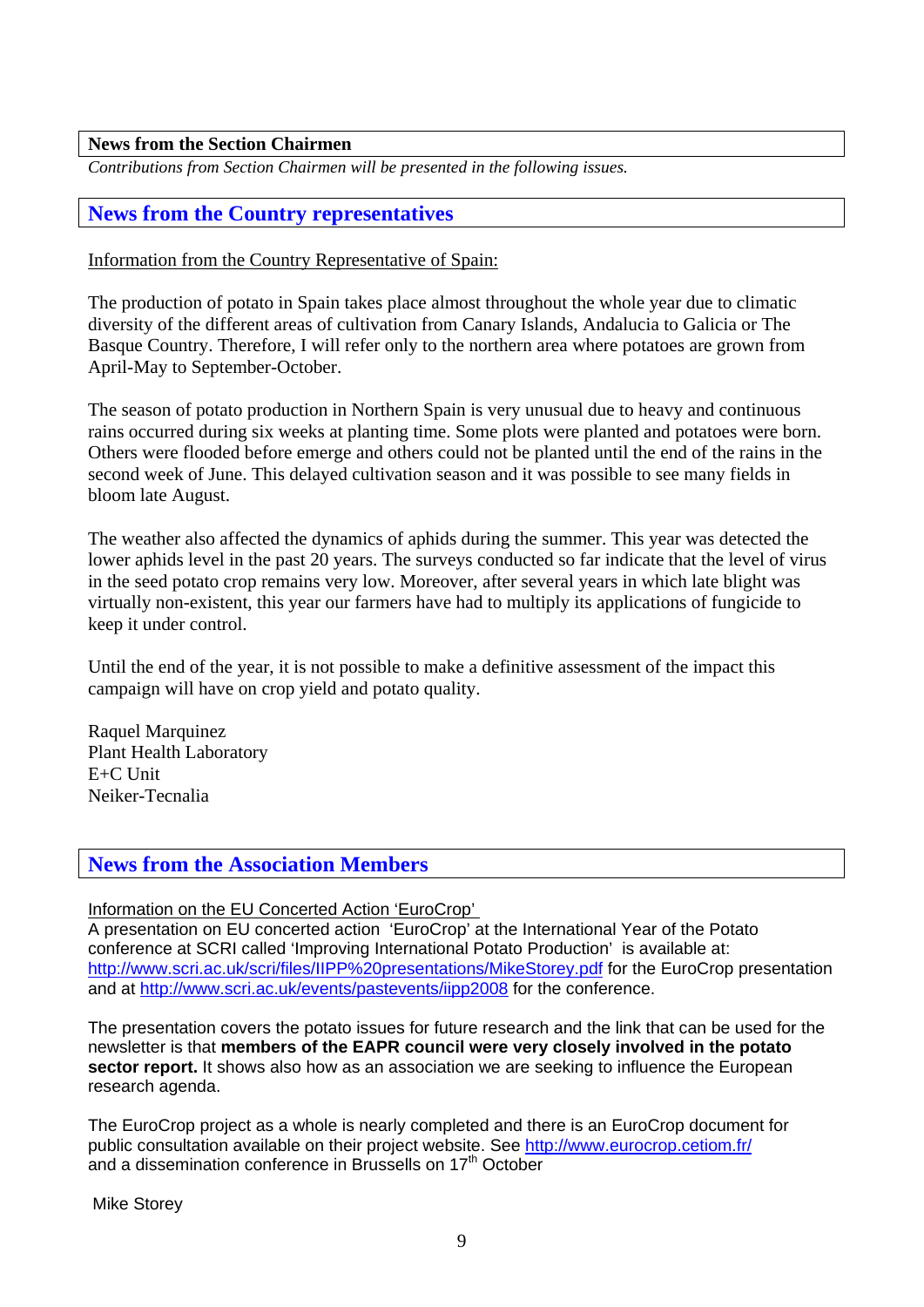## Meeting of the Italian Society of Agricultural Genetics

From September 14 to September 17 2008 the Italian Society of Agricultural Genetics will organize its annual meeting in Padoa. A special session on potato (Potato: The hidden treasure) will be arranged, with presentations by G. Bryan (Status and utilization of potato genetic resources in the Year of the Potato), D. Carputo (Deployment of incongruent tuber-bearing Solanum species: integrated strategies of potential breeding value), L. Lovatti (New concepts in the retail and processing potato market and new targets in potato breeding), P. Rocculi (Key factors for fresh-cut potatoes quality and stability), and P. Ranalli (New potato varieties for off-season production: a success of Italian breeding). For more information www.siga.unina.it. -- Domenico Carputo

## **Other News**

## DEDICATION TO STAN PELOQUIN

*Domenico Carputo and Luigi Frusciante*  University of Naples Federico II, Italy

Stanley J. Peloquin, one of the greatest authorities worldwide in the field of genetics and cytogenetics applied to potato breeding, passed away in Madison (WI), on July 27, at the age of 87. He was born in Barron (WI) in 1921. After graduating in chemistry, he studied at Marquette University, where he received his Master in Biology, and at University of Wisconsin-Madison where he was awarded a Ph.D in Genetics. From 1951 to 1956 he taught at Marquette University and then at the University of Madison. During his long and productive career, Dr. Peloquin received many prestigious awards and honours. In 1983 he was named the Campbell Bascom Professorship by the University of Wisconsin. In 1984 he was elected to the U.S. National Academy of Science and in 2002 he received a *Laurea Honoris Causa* from the University of Naples Federico II (Italy).

Stan Peloquin's research achievements are the result of fundamental, ingenious scientific insight. Using potato genetics as the focal point of his research, he integrated his efforts with a broad range of other activities, founding a world-famous "school". His intense research has had a great impact not only on basic knowledge, but also considerable applicative and practical implications for genetic enhancement. Starting from research efforts to broaden basic knowledge on potato genetics and cytogenetics, Stan Peloquin attained exceptional results that allowed him to set up methods to manipulate ploidy levels and design appropriate breeding schemes for the potato. The discovery of mechanisms that underlie the production of haploid plants, the incompatibility barriers and the formation of gametes with parental chromosome number, established Professor Peloquin's international reputation, and still represents today one of the most impressive and exciting applications of genetics, cytogenetics and reproductive biology to breeding.

Stan Peloquin was a warm, considerate, sympathetic and easily approached person, with a completely genuine and sincere approach to everything he did and everyone he knew. His enthusiasm and broad interests have always been stimulating for his students and colleagues. His fiercely loyal and personally sacrificing devotion to the "students' best interest" has been a consistent feature during his career. He has trained more researchers than any other professor in the history of the University of Wisconsin. We believe that men of his vision, talent and enthusiasm occur only rarely. The potato community and the whole scientific world will grievously miss him.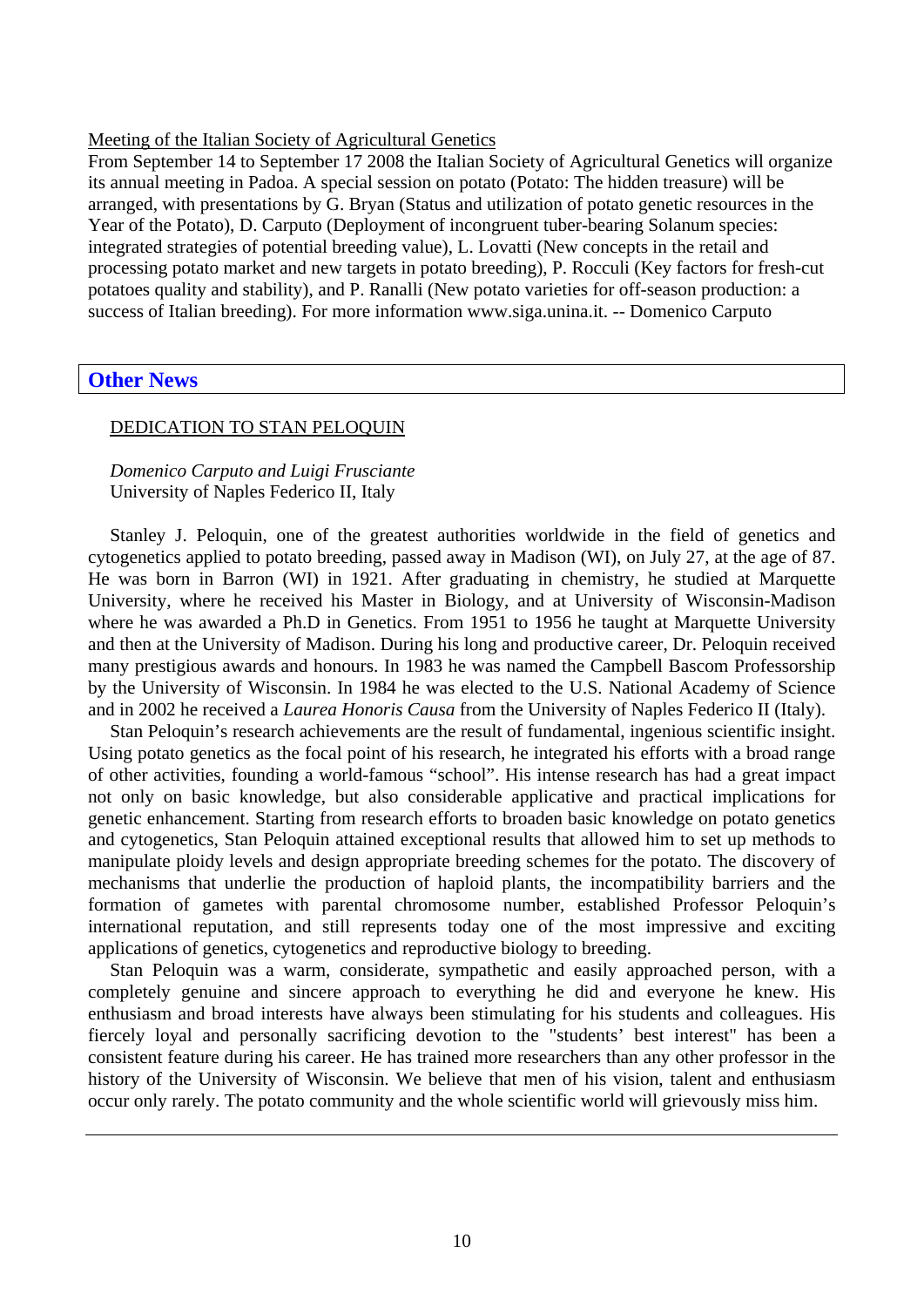# **Calendar of Events:**

## **- Different conferences and events of the IYP2008 until the end of the year:**

see: http://www.potato2008.org/en/events/index.html for details

## - **5th Solanaceae Genome Workshop (SOL 2008), October 12-16, Cologne (Germany)**  http://www.**sol2008**.org/

## **Symposium "The potato in the world: Yesterday, Today and Tomorrow"**

On behalf of the Organizing Committee it is my pleasure to invite you to the Symposium: **"The potato in the world: yesterday, today, tomorrow".**

We are most delighted to announce the program with renowned speakers in the field. Professor Dr. **Carlos Ochoa Nieves**, Peruvian scientist, who is well know as "the person who knows potatoes more than anybody in the world". He will be accompanied by potato specialists from Belgium, France, Germany, and The Netherlands.

The symposium is organized in four round tables which cover different fundamental and applied aspects of this plant with its social, geographic and economical impact, all around the world.

#### **I.** - **Native potatoes.**

- **II**. **Potato crop and the climatic changes**.
- **III**. **Potato production and the commercialization, transformation, innovation**.
- **IV.** *Solanaceae* **and the future.**

This symposium is organized by DISOP, under the auspices of FAO, IPBO-Gent, the Embassy of Peru, CRA-W, PUC and Belgapom.

It will be held at the Egmont Palace in Brussels, from 9 hrs. to 18 hrs., October 7, 2008.

You are warmly invited to participate in this forum; the registration fee of 75 Euros includes attendance to the expositions, coffee breaks, walking-lunch and special invitation for a reception after the closing of the Symposium.

The number of participants is limited. With your registration by telephone (+32 2 2302925) or by email:ana.perez@disop.be, Bank N° 430-0836951-26 (IBAN: BE59 4300 8369 5126; BIC: KREDBEBB), with mention: **Potato symposium**. You will receive the documentation and the details of the program with the confirmation of your payment. Deadline for registration: September  $21^{st}$ , 2008.

We hope this meeting sounds attractive to you all. Please feel free to forward this announcement to your collaborators or to anyone who might be interested in the meeting. With my best regards,

Aimé F. Caekelbergh President of the Organizing Committee

| <b>Organizing Committee</b>                                                     | <b>Honour Committee</b>                                                                                                                                                                                                                                                   | <b>Scientific Committee</b>                                                      |
|---------------------------------------------------------------------------------|---------------------------------------------------------------------------------------------------------------------------------------------------------------------------------------------------------------------------------------------------------------------------|----------------------------------------------------------------------------------|
| Aimé Caekelbergh<br>Ana María Hinostroza<br>Jean-Pierre Goffart<br>Jean Kummert | Carlos Ochoa Nieves<br>Marc van Montagu<br>Jorge Valdez                                                                                                                                                                                                                   | Ana María Hinostroza<br>Jean-Pierre Goffart<br>Jean-Pierre Lekeu<br>Jean Kummert |
| Leo Hendrix<br>Jean-Pierre Lekeu<br>Pedro Puig<br>Marc Janssens                 | <b>International Committee</b><br>Jean-Eric Chauvin-France<br>Anton Haverkort-The Netherlands<br>Romain Cools-Belgium<br>Roberto García-Spain<br>Marc Janssens-Germany<br>N.B. Lutaladio-Italy<br>Eric Keuneman-Belgium<br>Jean-Louis Rolot-Belgium<br>Javier Romero-Peru | Marc Janssens<br>Jean-Eric Chauvin<br>Jean-Louis Rolot                           |